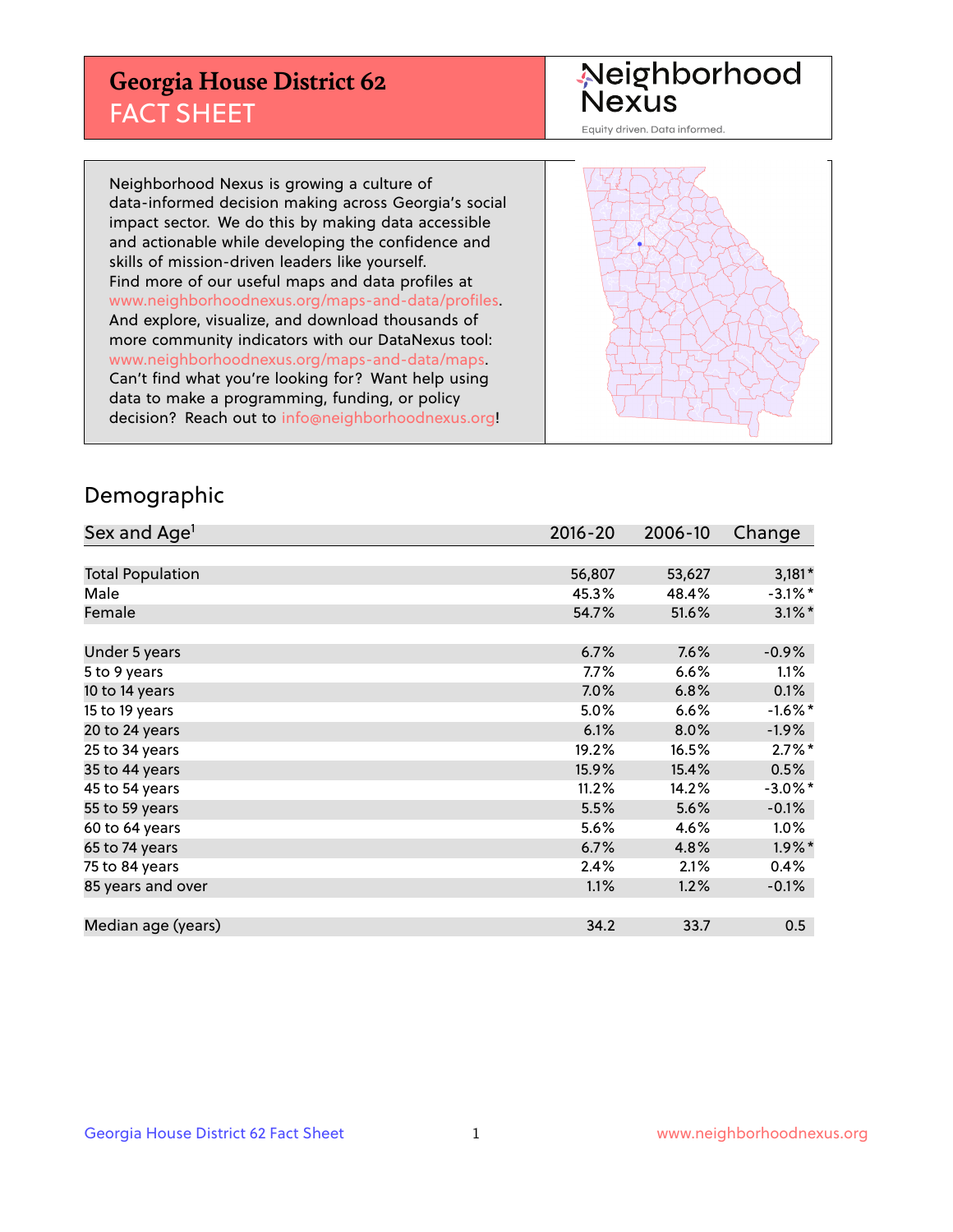## Demographic, continued...

| Race <sup>2</sup>                                            | $2016 - 20$ | 2006-10 | Change      |
|--------------------------------------------------------------|-------------|---------|-------------|
| <b>Total population</b>                                      | 56,807      | 53,627  | $3,181*$    |
| One race                                                     | 97.5%       | 98.0%   | $-0.5%$     |
| White                                                        | 19.9%       | 16.6%   | $3.3\%$ *   |
| <b>Black or African American</b>                             | 74.6%       | 75.0%   | $-0.5%$     |
| American Indian and Alaska Native                            | 0.1%        | 0.3%    | $-0.2%$     |
| Asian                                                        | 1.3%        | 1.5%    | $-0.2%$     |
| Native Hawaiian and Other Pacific Islander                   | 0.1%        | 0.1%    | 0.0%        |
| Some other race                                              | 1.5%        | 4.5%    | $-3.0\%$ *  |
| Two or more races                                            | 2.5%        | 2.0%    | 0.5%        |
| Race alone or in combination with other race(s) <sup>3</sup> | $2016 - 20$ | 2006-10 | Change      |
| Total population                                             | 56,807      | 53,627  | $3,181*$    |
| White                                                        | 22.1%       | 17.8%   | 4.3%*       |
| <b>Black or African American</b>                             | 75.9%       | 76.5%   | $-0.7%$     |
| American Indian and Alaska Native                            | 0.9%        | 1.0%    | $-0.0%$     |
| Asian                                                        | 1.8%        | 2.1%    | $-0.3%$     |
| Native Hawaiian and Other Pacific Islander                   | 0.2%        | 0.1%    | 0.1%        |
| Some other race                                              | 2.1%        | 4.6%    | $-2.5%$ *   |
|                                                              |             |         |             |
| Hispanic or Latino and Race <sup>4</sup>                     | $2016 - 20$ | 2006-10 | Change      |
| <b>Total population</b>                                      | 56,807      | 53,627  | $3,181*$    |
| Hispanic or Latino (of any race)                             | 5.2%        | 9.0%    | $-3.9\%$ *  |
| Not Hispanic or Latino                                       | 94.8%       | 91.0%   | $3.9\%$ *   |
| White alone                                                  | 17.5%       | 13.8%   | $3.7\%$ *   |
| <b>Black or African American alone</b>                       | 74.0%       | 73.8%   | 0.3%        |
| American Indian and Alaska Native alone                      | 0.1%        | 0.1%    | $-0.0%$     |
| Asian alone                                                  | 1.2%        | 1.5%    | $-0.3%$     |
| Native Hawaiian and Other Pacific Islander alone             | 0.0%        | 0.1%    | $-0.0%$     |
| Some other race alone                                        | 0.3%        | 0.2%    | 0.1%        |
| Two or more races                                            | 1.7%        | 1.6%    | 0.0%        |
| U.S. Citizenship Status <sup>5</sup>                         | $2016 - 20$ | 2006-10 | Change      |
|                                                              |             |         |             |
| Foreign-born population                                      | 2,622       | 3,967   | $-1,345*$   |
| Naturalized U.S. citizen                                     | 45.8%       | 31.1%   | 14.7%*      |
| Not a U.S. citizen                                           | 54.2%       | 68.9%   | $-14.7\%$ * |
| Citizen, Voting Age Population <sup>6</sup>                  | 2016-20     | 2006-10 | Change      |
| Citizen, 18 and over population                              | 41,743      | 37,725  | 4,018*      |
| Male                                                         | 44.1%       | 46.1%   | $-2.0%$     |
| Female                                                       | 55.9%       | 53.9%   | 2.0%        |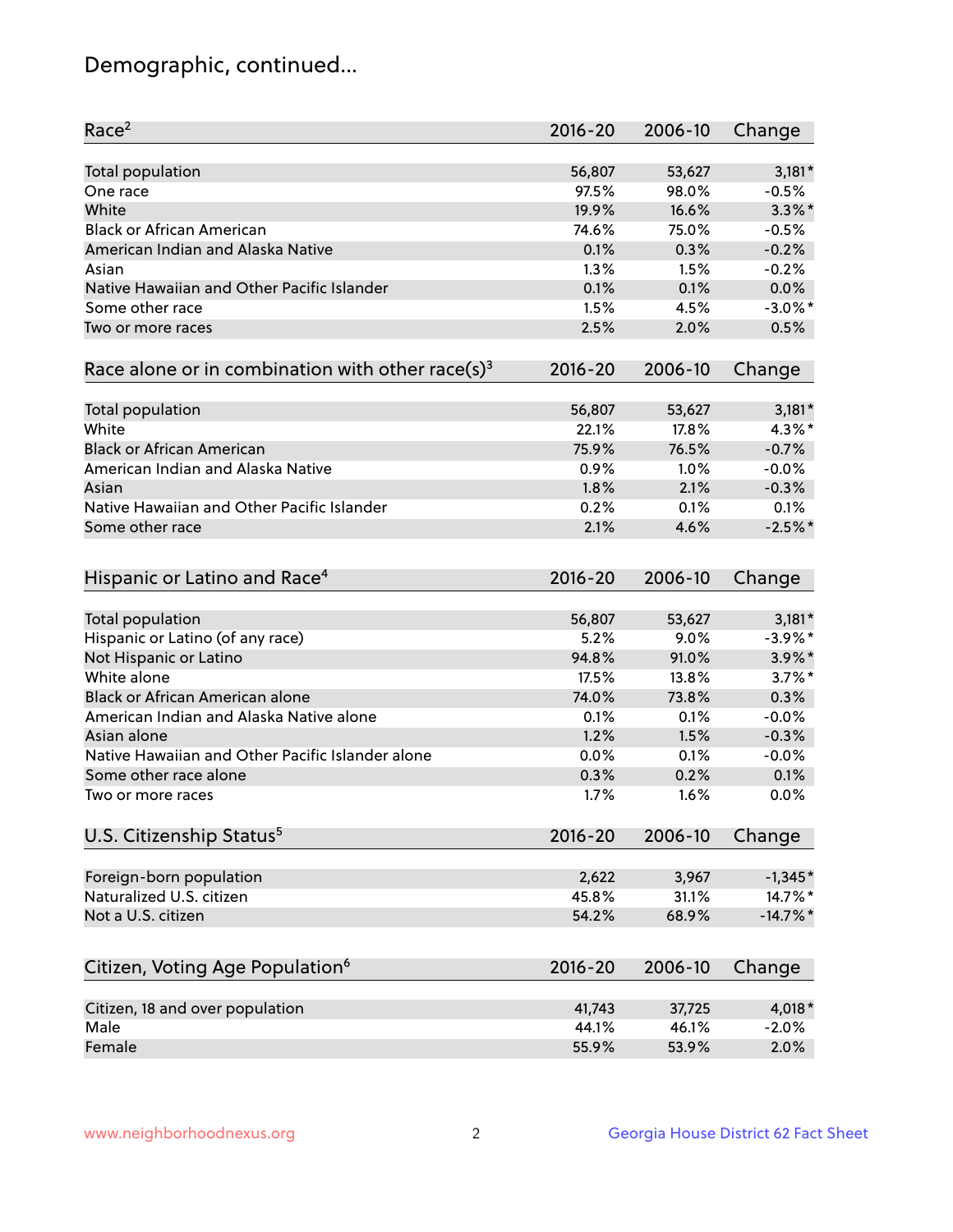#### Economic

| Income <sup>7</sup>                                 | $2016 - 20$ | 2006-10 | Change     |
|-----------------------------------------------------|-------------|---------|------------|
|                                                     |             |         |            |
| All households                                      | 24,192      | 21,464  | $2,728*$   |
| Less than \$10,000                                  | 8.5%        | 14.1%   | $-5.6\%$ * |
| \$10,000 to \$14,999                                | 6.2%        | 7.4%    | $-1.1%$    |
| \$15,000 to \$24,999                                | 13.5%       | 12.3%   | 1.2%       |
| \$25,000 to \$34,999                                | 11.5%       | 13.1%   | $-1.6%$    |
| \$35,000 to \$49,999                                | 15.7%       | 14.5%   | 1.2%       |
| \$50,000 to \$74,999                                | 15.5%       | 16.7%   | $-1.2%$    |
| \$75,000 to \$99,999                                | 11.4%       | 9.0%    | $2.4\%$ *  |
| \$100,000 to \$149,999                              | 9.1%        | 8.3%    | 0.7%       |
| \$150,000 to \$199,999                              | 4.6%        | 2.5%    | 2.1%       |
| \$200,000 or more                                   | 4.0%        | 2.1%    | $1.9\%$ *  |
| Median household income (dollars)                   | 44,043      | 37,798  | $6,245*$   |
| Mean household income (dollars)                     | 64,970      | 52,089  | 12,881*    |
| With earnings                                       | 79.6%       | 81.5%   | $-1.9%$    |
| Mean earnings (dollars)                             | 69,184      | 54,950  | 14,234*    |
| <b>With Social Security</b>                         | 23.2%       | 21.0%   | 2.2%       |
| Mean Social Security income (dollars)               | 14,549      | 12,363  | $2,187*$   |
| With retirement income                              | 14.7%       | 11.1%   | $3.6\%$ *  |
| Mean retirement income (dollars)                    | 23,487      | 19,239  | 4,248*     |
| With Supplemental Security Income                   | 8.1%        | 6.0%    | $2.1\%$ *  |
| Mean Supplemental Security Income (dollars)         | 9,420       | 7,637   | $1,783*$   |
| With cash public assistance income                  | 1.6%        | 1.9%    | $-0.3%$    |
| Mean cash public assistance income (dollars)        | 999         | 3,505   | $-2,506$   |
| With Food Stamp/SNAP benefits in the past 12 months | 24.0%       | 17.5%   | $6.6\%$ *  |
|                                                     |             |         |            |
| Families                                            | 11,707      | 12,122  | $-415$     |
| Less than \$10,000                                  | 7.0%        | 11.3%   | $-4.3\%$ * |
| \$10,000 to \$14,999                                | 4.0%        | 6.4%    | $-2.4%$    |
| \$15,000 to \$24,999                                | 13.0%       | 11.9%   | 1.0%       |
| \$25,000 to \$34,999                                | 9.5%        | 11.5%   | $-2.0%$    |
| \$35,000 to \$49,999                                | 14.5%       | 14.3%   | 0.1%       |
| \$50,000 to \$74,999                                | 14.4%       | 17.6%   | $-3.2%$    |
| \$75,000 to \$99,999                                | 13.0%       | 9.7%    | $3.3\%$ *  |
| \$100,000 to \$149,999                              | 12.3%       | 10.9%   | 1.4%       |
| \$150,000 to \$199,999                              | 6.2%        | 3.5%    | 2.7%       |
| \$200,000 or more                                   | 6.2%        | 2.9%    | 3.3%       |
| Median family income (dollars)                      | 53,061      | 42,928  | $10,133*$  |
| Mean family income (dollars)                        | 77,477      | 59,327  | 18,150*    |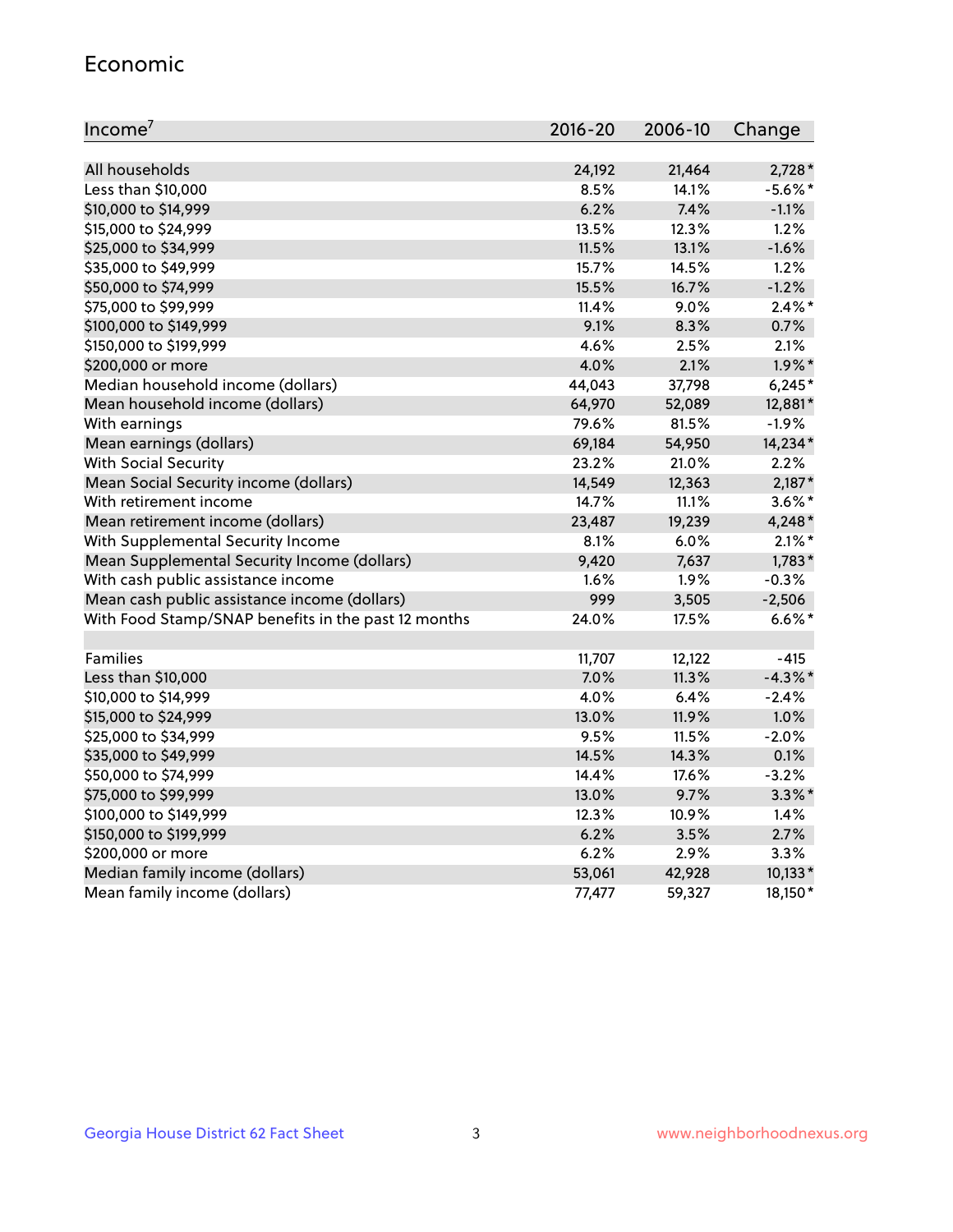## Economic, continued...

| Income, continued <sup>8</sup>                           | $2016 - 20$ | 2006-10 | Change     |
|----------------------------------------------------------|-------------|---------|------------|
|                                                          |             |         |            |
| Nonfamily households                                     | 12,484      | 9,342   | $3,143*$   |
| Median nonfamily income (dollars)                        | 36,480      | 30,724  | 5,757*     |
| Mean nonfamily income (dollars)                          | 50,856      | 41,145  | $9,711*$   |
| Median earnings for workers (dollars)                    | 32,854      | 27,848  | 5,006*     |
| Median earnings for male full-time, year-round workers   | 42,988      | 37,877  | $5,111*$   |
| (dollars)                                                |             |         |            |
| Median earnings for female full-time, year-round workers | 39,959      | 34,909  | 5,049*     |
| (dollars)                                                |             |         |            |
| Per capita income (dollars)                              | 29,571      | 21,840  | $7,731*$   |
|                                                          |             |         |            |
| Families and People Below Poverty Level <sup>9</sup>     | 2016-20     | 2006-10 | Change     |
|                                                          |             |         |            |
| <b>All families</b>                                      | 20.5%       | 21.5%   | $-1.1%$    |
| With related children under 18 years                     | 32.7%       | 32.6%   | 0.1%       |
| With related children under 5 years only                 | 14.8%       | 30.0%   | $-15.2%$   |
| Married couple families                                  | 5.8%        | 6.7%    | $-1.0%$    |
| With related children under 18 years                     | 9.2%        | 9.4%    | $-0.2%$    |
| With related children under 5 years only                 | 1.2%        | 9.7%    | $-8.5%$    |
| Families with female householder, no husband present     | 35.2%       | 35.8%   | $-0.6%$    |
| With related children under 18 years                     | 47.8%       | 47.0%   | 0.8%       |
| With related children under 5 years only                 | 28.1%       | 49.8%   | $-21.7%$   |
| All people                                               | 24.4%       | 24.6%   | $-0.2%$    |
| Under 18 years                                           | 41.7%       | 38.2%   | 3.5%       |
| Related children under 18 years                          | 41.7%       | 38.0%   | 3.7%       |
| Related children under 5 years                           | 36.4%       | 39.3%   | $-3.0%$    |
| Related children 5 to 17 years                           | 43.8%       | 37.5%   | 6.3%       |
| 18 years and over                                        | 18.9%       | 20.1%   | $-1.3%$    |
| 18 to 64 years                                           | 19.1%       | 20.2%   | $-1.1%$    |
| 65 years and over                                        | 17.7%       | 19.5%   | $-1.8%$    |
| People in families                                       | 24.9%       | 23.3%   | 1.6%       |
| Unrelated individuals 15 years and over                  | 23.3%       | 28.4%   | $-5.1\%$ * |
|                                                          |             |         |            |
| Non-Hispanic white people                                | 9.4%        | 10.3%   | $-0.9%$    |
| Black or African-American people                         | 28.4%       | 26.9%   | 1.5%       |
| Asian people                                             | 5.9%        | 5.5%    | 0.4%       |
| Hispanic or Latino people                                | 27.7%       | 30.8%   | $-3.1%$    |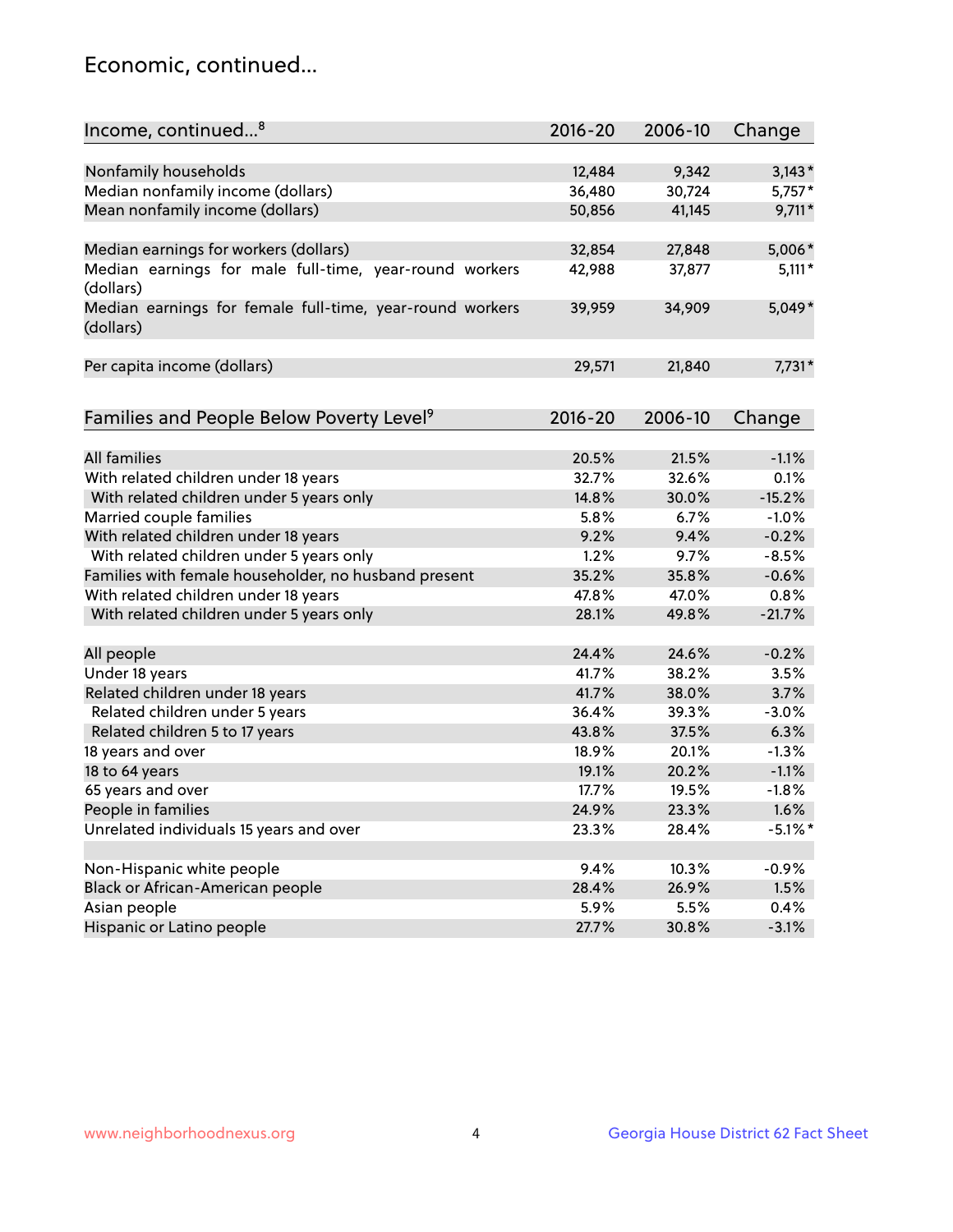## Employment

| Employment Status <sup>10</sup>                                             | $2016 - 20$ | 2006-10 | Change     |
|-----------------------------------------------------------------------------|-------------|---------|------------|
|                                                                             |             |         |            |
| Population 16 years and over                                                | 43,877      | 41,724  | $2,153*$   |
| In labor force                                                              | 70.2%       | 68.4%   | 1.8%       |
| Civilian labor force                                                        | 70.2%       | 68.2%   | 2.1%       |
| Employed                                                                    | 65.3%       | 59.0%   | $6.3\%$ *  |
| Unemployed                                                                  | 4.9%        | 9.1%    | $-4.3%$    |
| <b>Armed Forces</b>                                                         | 0.0%        | 0.2%    | $-0.2%$    |
| Not in labor force                                                          | 29.8%       | 31.6%   | $-1.8%$    |
| Civilian labor force                                                        | 30,815      | 28,444  | 2,371      |
| <b>Unemployment Rate</b>                                                    | 7.0%        | 13.4%   | $-6.5%$    |
|                                                                             |             |         |            |
| Females 16 years and over                                                   | 24,637      | 22,062  | $2,575*$   |
| In labor force                                                              | 69.1%       | 65.7%   | 3.5%       |
| Civilian labor force                                                        | 69.1%       | 65.5%   | 3.6%       |
| Employed                                                                    | 64.8%       | 56.6%   | $8.2\%$ *  |
| Own children of the householder under 6 years                               | 4,381       | 4,588   | $-207$     |
|                                                                             | 85.6%       | 73.7%   | 12.0%      |
| All parents in family in labor force                                        |             |         |            |
| Own children of the householder 6 to 17 years                               | 8,355       | 7,624   | 731        |
| All parents in family in labor force                                        | 87.0%       | 74.0%   | 13.0%*     |
|                                                                             |             |         |            |
| Industry <sup>11</sup>                                                      | $2016 - 20$ | 2006-10 | Change     |
|                                                                             |             |         |            |
| Civilian employed population 16 years and over                              | 28,673      | 24,630  | $4,044*$   |
| Agriculture, forestry, fishing and hunting, and mining                      | 0.3%        | 0.3%    | 0.1%       |
| Construction                                                                | 4.3%        | 6.2%    | $-1.9%$    |
| Manufacturing                                                               | 3.6%        | 6.3%    | $-2.7\%$ * |
| Wholesale trade                                                             | 3.0%        | 2.5%    | 0.5%       |
| Retail trade                                                                | 10.0%       | 11.8%   | $-1.8%$    |
| Transportation and warehousing, and utilities                               | 8.6%        | 8.7%    | $-0.1%$    |
| Information                                                                 | 3.7%        | 3.6%    | 0.1%       |
| Finance and insurance, and real estate and rental and leasing               | 6.0%        | 7.1%    | $-1.1%$    |
| Professional, scientific, and management, and administrative                | 18.3%       | 13.0%   | $5.3\%*$   |
| and waste management services                                               |             |         |            |
| Educational services, and health care and social assistance                 | 18.3%       | 15.9%   | $2.4\%$ *  |
| Arts, entertainment, and recreation, and accommodation and<br>food services | 13.8%       | 12.9%   | 0.9%       |
| Other services, except public administration                                | 4.5%        | 5.6%    | $-1.1%$    |
| Public administration                                                       | 5.6%        | 6.1%    | $-0.5%$    |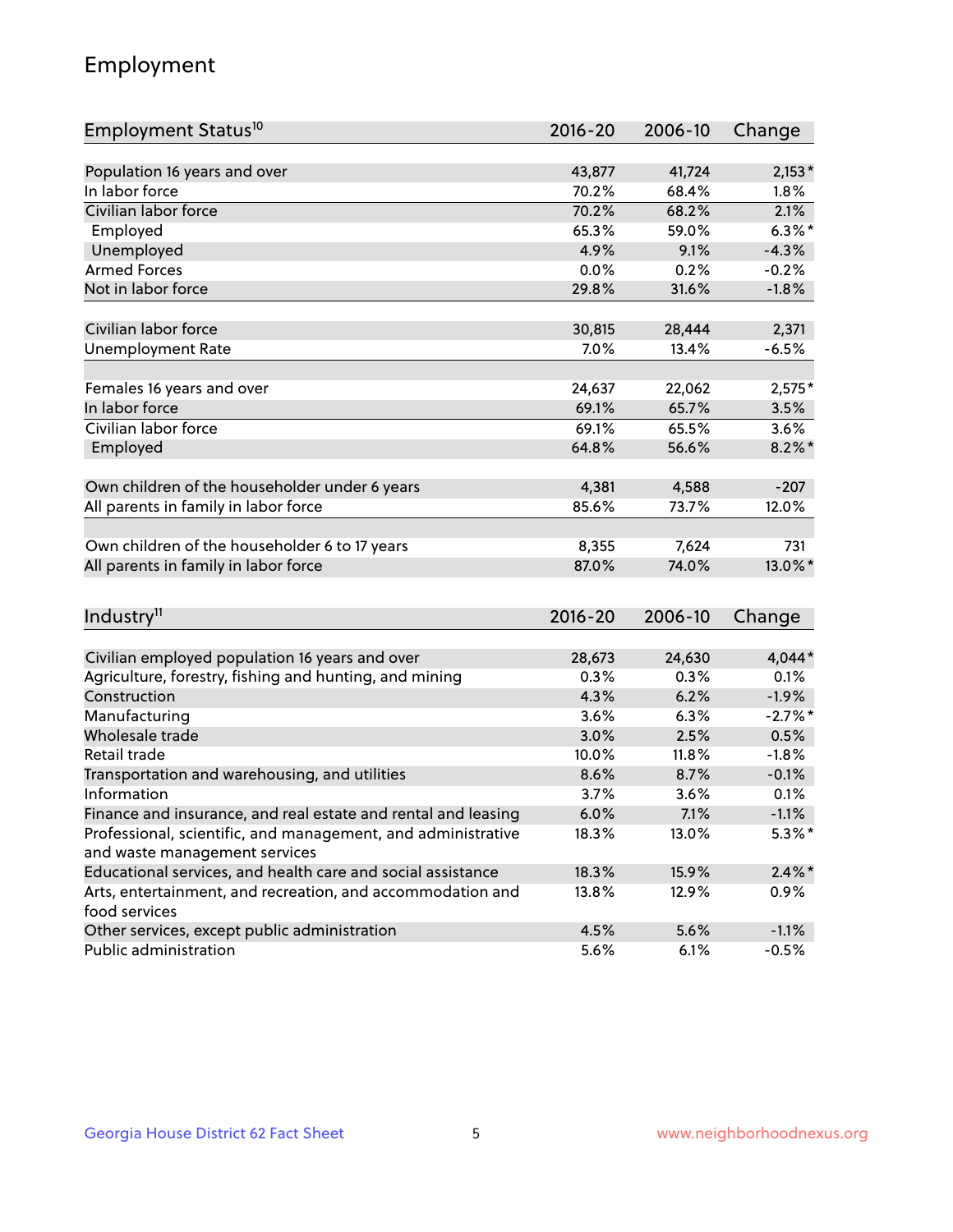## Employment, continued...

| Occupation <sup>12</sup>                                     | $2016 - 20$ | 2006-10 | Change     |
|--------------------------------------------------------------|-------------|---------|------------|
| Civilian employed population 16 years and over               | 28,673      | 24,630  | 4,044*     |
| Management, business, science, and arts occupations          | 38.5%       | 32.8%   | $5.8\%$ *  |
| Service occupations                                          | 21.1%       | 20.6%   | 0.5%       |
| Sales and office occupations                                 | 22.4%       | 26.4%   | $-4.0\%$ * |
| and<br>Natural<br>resources,<br>construction,<br>maintenance | 4.0%        | 6.7%    | $-2.7%$    |
| occupations                                                  |             |         |            |
| Production, transportation, and material moving occupations  | 13.9%       | 13.5%   | 0.4%       |
| Class of Worker <sup>13</sup>                                | $2016 - 20$ | 2006-10 | Change     |
|                                                              |             |         |            |
| Civilian employed population 16 years and over               | 28,673      | 24,630  | $4,044*$   |
| Private wage and salary workers                              | 80.5%       | 78.7%   | 1.7%       |
| Government workers                                           | 14.0%       | 15.2%   | $-1.2%$    |
| Self-employed in own not incorporated business workers       | 5.4%        | 6.1%    | $-0.7%$    |
| Unpaid family workers                                        | 0.1%        | 0.0%    | 0.1%       |
| Job Flows <sup>14</sup>                                      | 2019        | 2010    | Change     |
|                                                              |             |         |            |
| Total Jobs in district                                       | 20,700      | 15,108  | 5,592      |
| Held by residents of district                                | 4.8%        | 5.3%    | $-0.5%$    |
| Held by non-residents of district                            | 95.2%       | 94.7%   | 0.5%       |
| Jobs by Industry Sector <sup>15</sup>                        | 2019        | 2010    | Change     |
|                                                              |             |         |            |
| Total Jobs in district                                       | 20,700      | 15,108  | 5,592      |
| Goods Producing sectors                                      | 5.5%        | 6.5%    | $-0.9%$    |
| Trade, Transportation, and Utilities sectors                 | 22.9%       | 23.8%   | $-0.9%$    |
| All Other Services sectors                                   | 71.6%       | 69.8%   | 1.8%       |
| Total Jobs in district held by district residents            | 999         | 803     | 196        |
| <b>Goods Producing sectors</b>                               | 7.7%        | 6.0%    | 1.7%       |
| Trade, Transportation, and Utilities sectors                 | 16.0%       | 16.8%   | $-0.8%$    |
| All Other Services sectors                                   | 76.3%       | 77.2%   | $-0.9%$    |
|                                                              |             |         |            |
| Jobs by Earnings <sup>16</sup>                               | 2019        | 2010    | Change     |
|                                                              |             |         |            |
| Total Jobs in district                                       | 20,700      | 15,108  | 5,592      |
| Jobs with earnings \$1250/month or less                      | 29.5%       | 33.8%   | $-4.2%$    |
| Jobs with earnings \$1251/month to \$3333/month              | 31.9%       | 37.3%   | $-5.4%$    |
| Jobs with earnings greater than \$3333/month                 | 38.6%       | 29.0%   | 9.7%       |
| Total Jobs in district held by district residents            | 999         | 803     | 196        |
| Jobs with earnings \$1250/month or less                      | 37.3%       | 42.1%   | $-4.8%$    |
| Jobs with earnings \$1251/month to \$3333/month              | 37.4%       | 40.0%   | $-2.5%$    |
| Jobs with earnings greater than \$3333/month                 | 25.2%       | 17.9%   | 7.3%       |
|                                                              |             |         |            |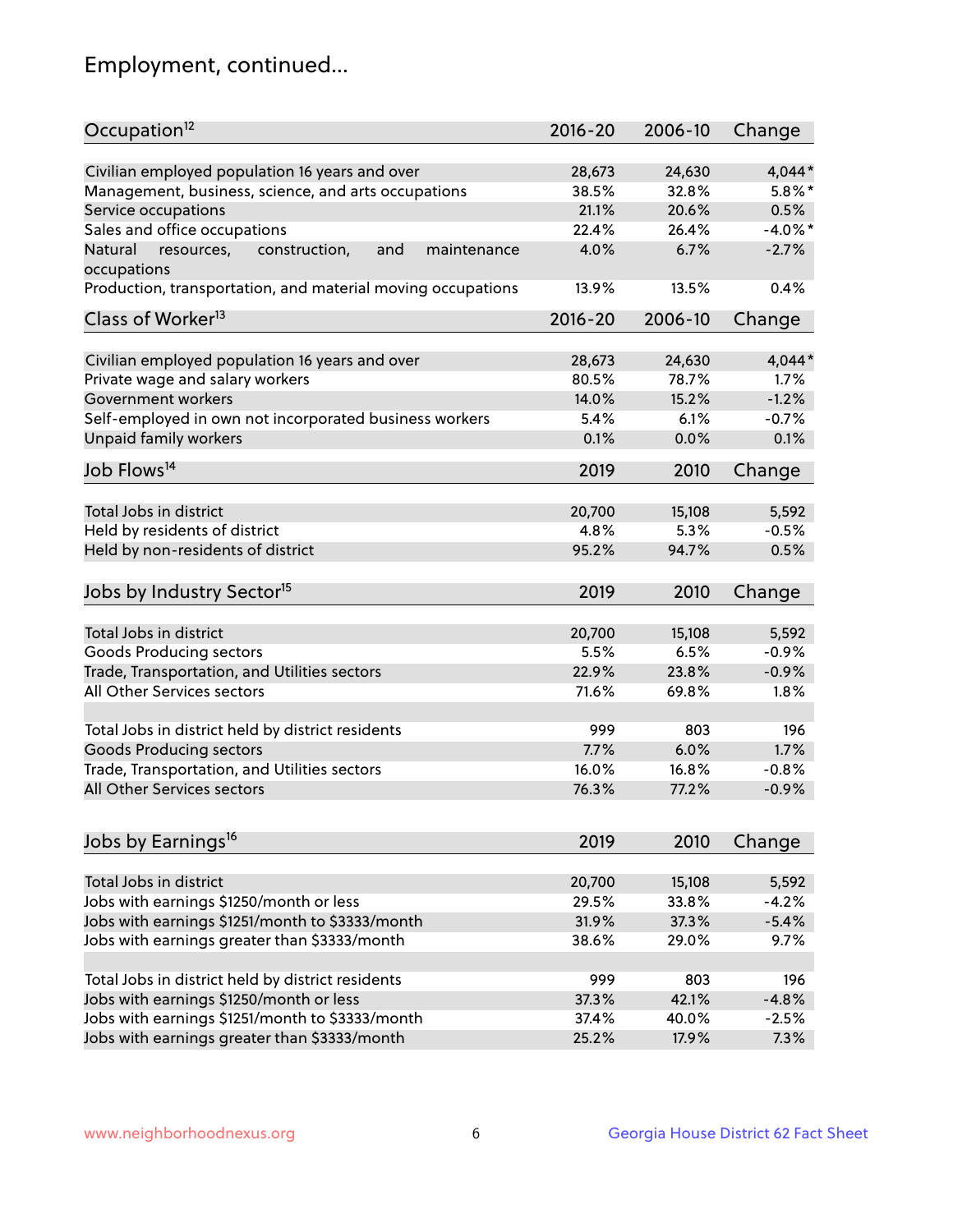## Employment, continued...

| Jobs by Age of Worker <sup>17</sup>               | 2019   | 2010   | Change  |
|---------------------------------------------------|--------|--------|---------|
|                                                   |        |        |         |
| Total Jobs in district                            | 20,700 | 15,108 | 5,592   |
| Jobs with workers age 29 or younger               | 27.7%  | 24.0%  | 3.6%    |
| Jobs with workers age 30 to 54                    | 54.8%  | 57.5%  | $-2.7%$ |
| Jobs with workers age 55 or older                 | 17.6%  | 18.5%  | $-0.9%$ |
|                                                   |        |        |         |
| Total Jobs in district held by district residents | 999    | 803    | 196     |
| Jobs with workers age 29 or younger               | 25.9%  | 26.2%  | $-0.2%$ |
| Jobs with workers age 30 to 54                    | 57.2%  | 52.6%  | 4.6%    |
| Jobs with workers age 55 or older                 | 16.9%  | 21.3%  | $-4.4%$ |

#### Education

| School Enrollment <sup>18</sup>                | $2016 - 20$ | 2006-10 | Change     |
|------------------------------------------------|-------------|---------|------------|
|                                                |             |         |            |
| Population 3 years and over enrolled in school | 14,678      | 14,110  | 568        |
| Nursery school, preschool                      | 8.5%        | 6.7%    | $1.8\%$    |
| Kindergarten                                   | 4.4%        | 6.2%    | $-1.8%$    |
| Elementary school (grades 1-8)                 | 48.2%       | 40.6%   | $7.5\%$ *  |
| High school (grades 9-12)                      | 15.5%       | 19.3%   | $-3.8\%$ * |
| College or graduate school                     | 23.4%       | 27.1%   | $-3.7%$    |
| Educational Attainment <sup>19</sup>           | $2016 - 20$ | 2006-10 | Change     |
|                                                |             |         |            |
| Population 25 years and over                   | 38,428      | 34,537  | 3,892*     |
| Less than 9th grade                            | 2.5%        | 6.6%    | $-4.1%$    |
| 9th to 12th grade, no diploma                  | 7.0%        | 10.9%   | $-3.9\%$ * |
| High school graduate (includes equivalency)    | 28.3%       | 29.6%   | $-1.3\%$   |
| Some college, no degree                        | 19.3%       | 20.2%   | $-0.9%$    |
| Associate's degree                             | 7.2%        | 5.0%    | $2.2\%$ *  |
| Bachelor's degree                              | 21.1%       | 17.2%   | $3.9\%$ *  |
| Graduate or professional degree                | 14.6%       | 10.5%   | $4.1\%$ *  |
|                                                |             |         |            |
| Percent high school graduate or higher         | 90.5%       | 82.4%   | $8.1\%$ *  |
| Percent bachelor's degree or higher            | 35.7%       | 27.6%   | $8.1\%$ *  |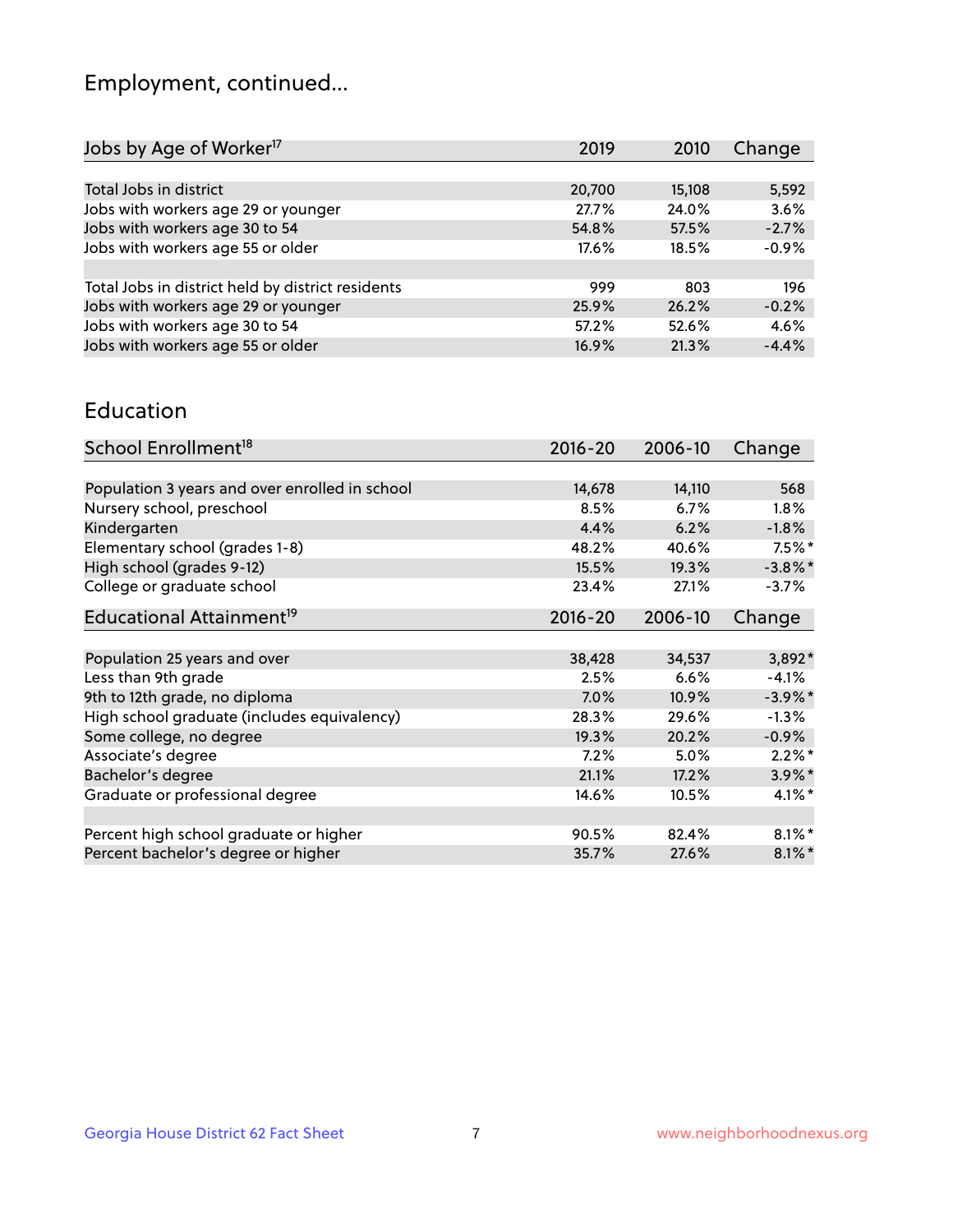## Housing

| Households by Type <sup>20</sup>                     | 2016-20 | 2006-10 | Change     |
|------------------------------------------------------|---------|---------|------------|
|                                                      |         |         |            |
| <b>Total households</b>                              | 24,192  | 21,464  | $2,728*$   |
| Family households (families)                         | 48.4%   | 56.5%   | $-8.1\%$ * |
| With own children under 18 years                     | 22.1%   | 26.1%   | $-4.0\%$ * |
| Married-couple family                                | 20.9%   | 24.9%   | $-4.0\%$ * |
| With own children of the householder under 18 years  | 7.6%    | 9.5%    | $-1.9%$    |
| Male householder, no wife present, family            | 4.5%    | 5.9%    | $-1.4%$    |
| With own children of the householder under 18 years  | 1.6%    | 2.4%    | $-0.8%$    |
| Female householder, no husband present, family       | 22.9%   | 25.6%   | $-2.7%$    |
| With own children of the householder under 18 years  | 12.9%   | 14.2%   | $-1.4%$    |
| Nonfamily households                                 | 51.6%   | 43.5%   | $8.1\%$ *  |
| Householder living alone                             | 43.4%   | 35.5%   | $8.0\%$ *  |
| 65 years and over                                    | 9.8%    | 7.0%    | $2.8\%$ *  |
|                                                      |         |         |            |
| Households with one or more people under 18 years    | 25.5%   | 30.8%   | $-5.2%$    |
| Households with one or more people 65 years and over | 19.1%   | 16.3%   | $2.8\%$ *  |
|                                                      |         |         |            |
| Average household size                               | 2.31    | 2.46    | $-0.15*$   |
| Average family size                                  | 3.35    | 3.29    | 0.06       |
|                                                      |         |         |            |
| Housing Occupancy <sup>21</sup>                      | 2016-20 | 2006-10 | Change     |
|                                                      |         |         |            |
| Total housing units                                  | 29,061  | 28,734  | 327        |
| Occupied housing units                               | 83.2%   | 74.7%   | $8.5%$ *   |
| Vacant housing units                                 | 16.8%   | 25.3%   | $-8.5%$ *  |
|                                                      |         |         |            |
| Homeowner vacancy rate                               | 2.0     | 10.0    | $-8.0*$    |
| Rental vacancy rate                                  | 10.3    | 19.9    | $-9.6*$    |
|                                                      |         |         |            |
| Units in Structure <sup>22</sup>                     | 2016-20 | 2006-10 | Change     |
|                                                      |         |         |            |
| Total housing units                                  | 29,061  | 28,734  | 327        |
| 1-unit, detached                                     | 47.6%   | 48.6%   | $-1.0%$    |
| 1-unit, attached                                     | 3.6%    | 3.5%    | 0.1%       |
| 2 units                                              | 4.1%    | 4.5%    | $-0.4%$    |
| 3 or 4 units                                         | 4.7%    | 4.8%    | $-0.0%$    |
| 5 to 9 units                                         | 13.1%   | 15.0%   | $-1.9%$    |
| 10 to 19 units                                       | 13.5%   | 13.1%   | 0.5%       |
| 20 or more units                                     | 12.0%   | 10.0%   | 2.0%       |
| Mobile home                                          | 1.1%    | 0.5%    | 0.6%       |
|                                                      |         |         |            |
| Boat, RV, van, etc.                                  | 0.2%    | 0.0%    | 0.2%       |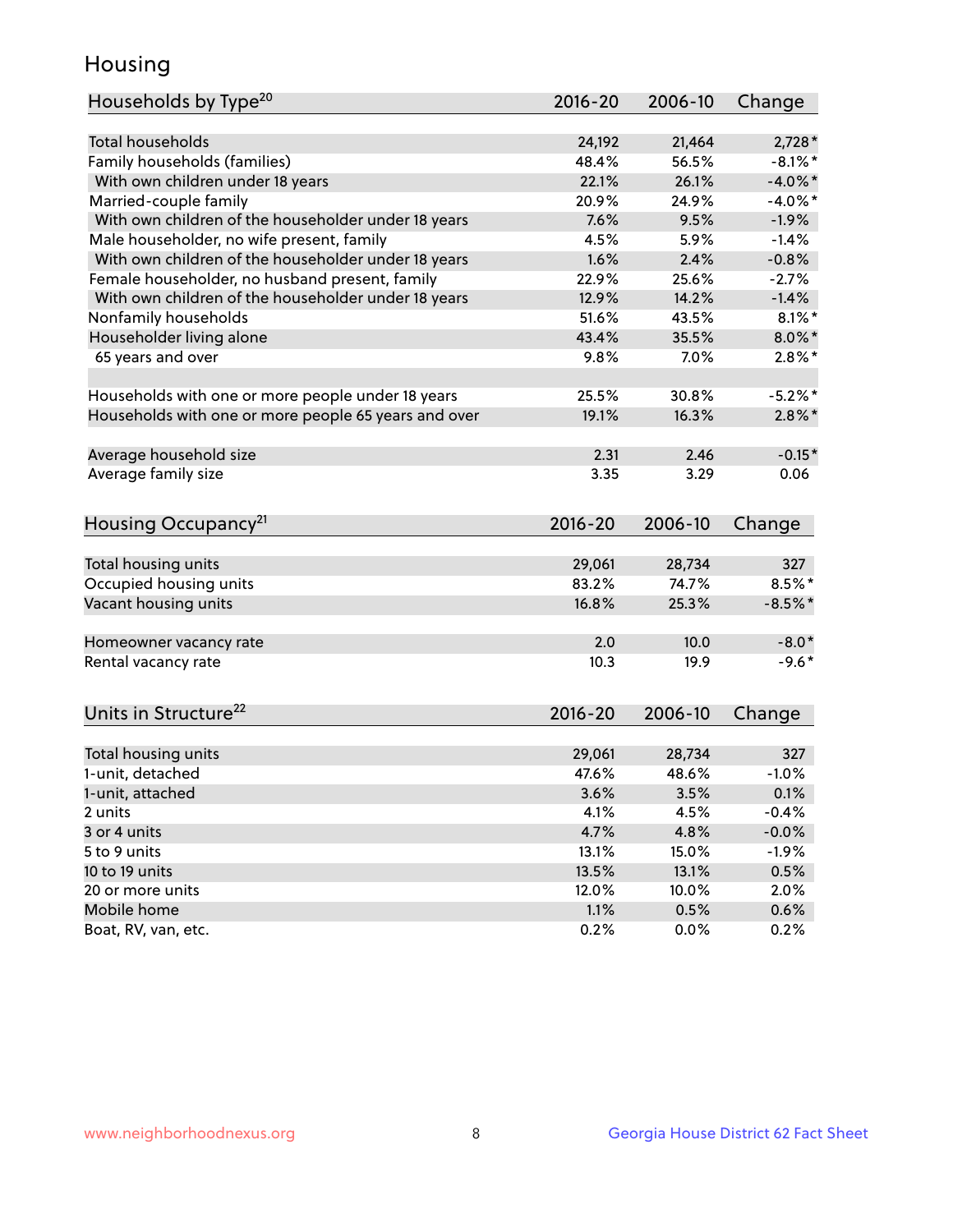## Housing, Continued...

| Year Structure Built <sup>23</sup>             | 2016-20     | 2006-10 | Change      |
|------------------------------------------------|-------------|---------|-------------|
| Total housing units                            | 29,061      | 28,734  | 327         |
| Built 2014 or later                            | 2.7%        | (X)     | (X)         |
| Built 2010 to 2013                             | 2.9%        | (X)     | (X)         |
| Built 2000 to 2009                             | 17.7%       | 16.9%   | 0.8%        |
| Built 1990 to 1999                             | 8.5%        | 5.3%    | $3.3\%$ *   |
| Built 1980 to 1989                             | 5.8%        | 5.3%    | 0.6%        |
| Built 1970 to 1979                             | 14.2%       | 17.5%   | $-3.3\%$ *  |
| Built 1960 to 1969                             | 15.5%       | 19.9%   | $-4.4%$     |
| Built 1950 to 1959                             | 14.8%       | 17.8%   | $-3.0\%$ *  |
| Built 1940 to 1949                             | 6.3%        | 6.7%    | $-0.4%$     |
| Built 1939 or earlier                          | 11.6%       | 10.6%   | 1.0%        |
| Housing Tenure <sup>24</sup>                   | $2016 - 20$ | 2006-10 | Change      |
|                                                |             |         |             |
| Occupied housing units                         | 24,192      | 21,464  | $2,728*$    |
| Owner-occupied                                 | 39.8%       | 44.7%   | $-4.9\%$ *  |
| Renter-occupied                                | 60.2%       | 55.3%   | 4.9%*       |
| Average household size of owner-occupied unit  | 2.36        | 2.46    | $-0.09$     |
| Average household size of renter-occupied unit | 2.28        | 2.47    | $-0.19*$    |
| Residence 1 Year Ago <sup>25</sup>             | $2016 - 20$ | 2006-10 | Change      |
| Population 1 year and over                     | 55,814      | 53,026  | 2,787       |
| Same house                                     | 81.0%       | 77.2%   | $3.8\%$ *   |
| Different house in the U.S.                    | 18.6%       | 22.5%   | $-3.9\%$ *  |
| Same county                                    | 10.6%       | 14.5%   | $-3.9\%$ *  |
| Different county                               | 8.0%        | 8.0%    | 0.0%        |
| Same state                                     | 5.1%        | 4.7%    | 0.4%        |
| Different state                                | 2.9%        | 3.3%    | $-0.3%$     |
| Abroad                                         | 0.4%        | 0.3%    | 0.1%        |
| Value of Housing Unit <sup>26</sup>            | $2016 - 20$ | 2006-10 | Change      |
|                                                |             |         |             |
| Owner-occupied units                           | 9,630       | 9,588   | 42          |
| Less than \$50,000                             | 4.5%        | 4.2%    | 0.3%        |
| \$50,000 to \$99,999                           | 17.3%       | 11.5%   | 5.8%        |
| \$100,000 to \$149,999                         | 13.0%       | 25.2%   | $-12.2\%$ * |
| \$150,000 to \$199,999                         | 19.0%       | 25.5%   | $-6.5%$ *   |
| \$200,000 to \$299,999                         | 22.0%       | 20.6%   | 1.4%        |
| \$300,000 to \$499,999                         | 16.6%       | 11.7%   | 4.9%        |
| \$500,000 to \$999,999                         | 7.1%        | 1.1%    | 6.0%        |
| \$1,000,000 or more                            | 0.4%        | 0.2%    | 0.3%        |
| Median (dollars)                               | 186,169     | 165,690 | 20,479*     |
| Mortgage Status <sup>27</sup>                  | $2016 - 20$ | 2006-10 | Change      |
| Owner-occupied units                           | 9,630       | 9,588   | 42          |
| Housing units with a mortgage                  | 71.6%       | 79.5%   | $-7.8\%$ *  |
| Housing units without a mortgage               | 28.4%       | 20.5%   | $7.8\%$ *   |
|                                                |             |         |             |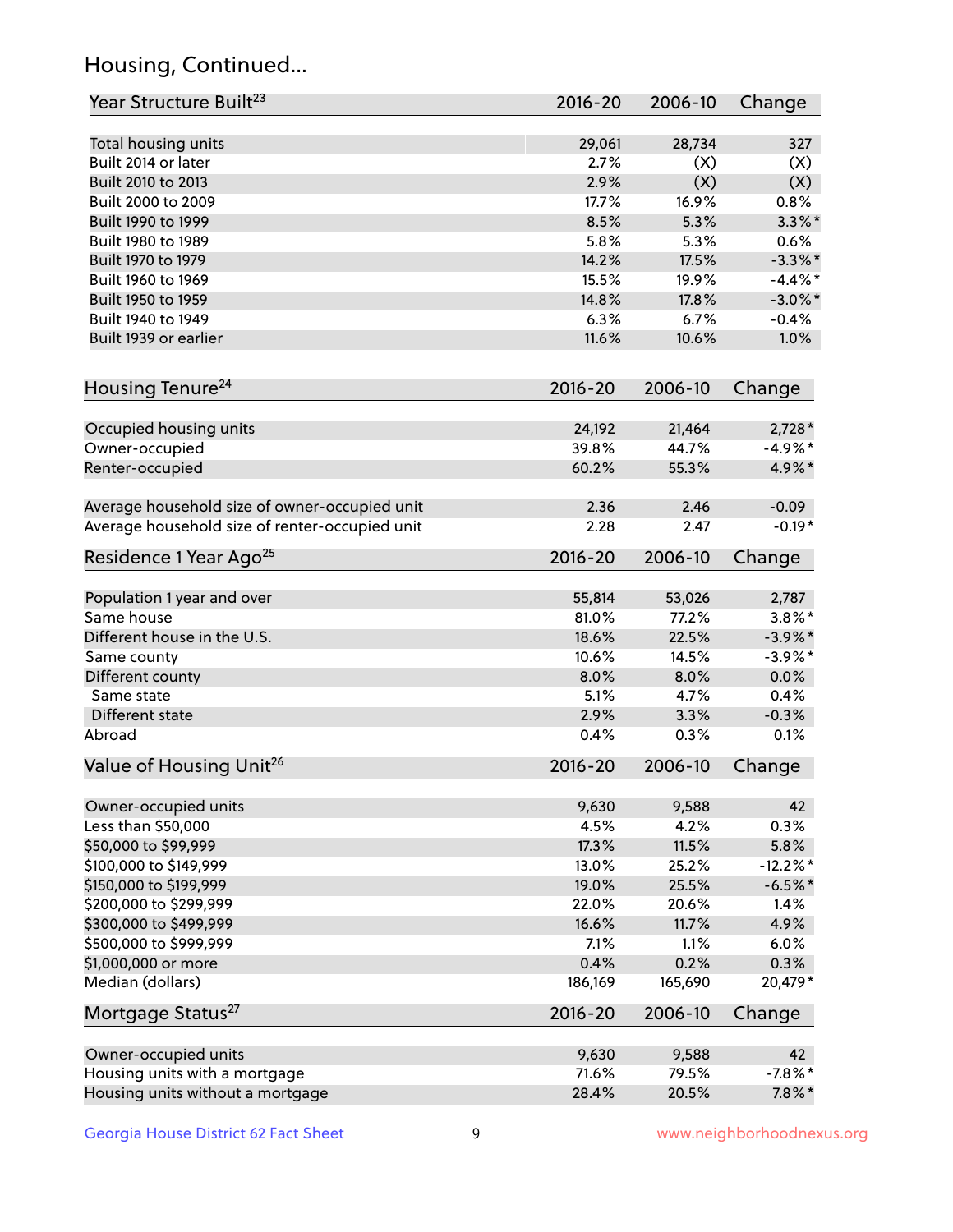## Housing, Continued...

| Selected Monthly Owner Costs <sup>28</sup>                                                                                                | 2016-20              | 2006-10 | Change           |
|-------------------------------------------------------------------------------------------------------------------------------------------|----------------------|---------|------------------|
| Housing units with a mortgage                                                                                                             | 6,897                | 7,619   | $-721*$          |
| Less than \$300                                                                                                                           | 0.0%                 | 0.1%    | $-0.1%$          |
| \$300 to \$499                                                                                                                            | 0.9%                 | 0.7%    | 0.3%             |
| \$500 to \$999                                                                                                                            | 17.5%                | 15.0%   | 2.5%             |
| \$1,000 to \$1,499                                                                                                                        | 35.3%                | 35.7%   | $-0.4%$          |
| \$1,500 to \$1,999                                                                                                                        | 25.2%                | 25.8%   | $-0.6%$          |
| \$2,000 to \$2,999                                                                                                                        | 16.0%                | 19.5%   | $-3.5%$          |
| \$3,000 or more                                                                                                                           | 5.1%                 | 3.2%    | 1.9%             |
| Median (dollars)                                                                                                                          | 1,439                | 1,475   | $-37$            |
| Housing units without a mortgage                                                                                                          | 2,732                | 1,969   | 764*             |
| Less than \$150                                                                                                                           | 2.9%                 | 2.2%    | 0.8%             |
| \$150 to \$249                                                                                                                            | 5.8%                 | 10.7%   | $-4.9%$          |
| \$250 to \$349                                                                                                                            | 19.3%                | 17.4%   | 1.9%             |
| \$350 to \$499                                                                                                                            | 27.2%                | 33.7%   | $-6.5%$          |
| \$500 to \$699                                                                                                                            | 27.8%                | 21.3%   | 6.5%             |
| \$700 or more                                                                                                                             | 17.0%                | 14.8%   | 2.2%             |
| Median (dollars)                                                                                                                          | 471                  | 420     | $50*$            |
| Selected Monthly Owner Costs as a Percentage of<br>Household Income <sup>29</sup><br>Housing units with a mortgage (excluding units where | $2016 - 20$<br>6,774 | 7,570   | Change<br>$-796$ |
| SMOCAPI cannot be computed)                                                                                                               |                      |         |                  |
| Less than 20.0 percent                                                                                                                    | 41.7%                | 31.2%   | 10.5%*           |
| 20.0 to 24.9 percent                                                                                                                      | 18.4%                | 15.7%   | 2.7%             |
| 25.0 to 29.9 percent                                                                                                                      | 8.3%                 | 13.6%   | $-5.3\%$ *       |
| 30.0 to 34.9 percent                                                                                                                      | 6.4%                 | 9.2%    | $-2.8%$          |
| 35.0 percent or more                                                                                                                      | 25.2%                | 30.2%   | $-5.0%$          |
| Not computed                                                                                                                              | 123                  | 49      | 74               |
| Housing unit without a mortgage (excluding units where<br>SMOCAPI cannot be computed)                                                     | 2,709                | 1,954   | 755              |
| Less than 10.0 percent                                                                                                                    | 47.1%                | 34.6%   | 12.5%            |
| 10.0 to 14.9 percent                                                                                                                      | 16.9%                | 20.3%   | $-3.4%$          |
| 15.0 to 19.9 percent                                                                                                                      | 8.9%                 | 14.1%   | $-5.2%$          |
| 20.0 to 24.9 percent                                                                                                                      | 2.2%                 | 8.8%    | $-6.5%$          |
| 25.0 to 29.9 percent                                                                                                                      | 3.9%                 | 5.7%    | $-1.8%$          |
| 30.0 to 34.9 percent                                                                                                                      | 5.1%                 | 4.5%    | 0.5%             |
| 35.0 percent or more                                                                                                                      | 15.9%                | 12.0%   | 3.9%             |
| Not computed                                                                                                                              | 23                   | 15      | 8                |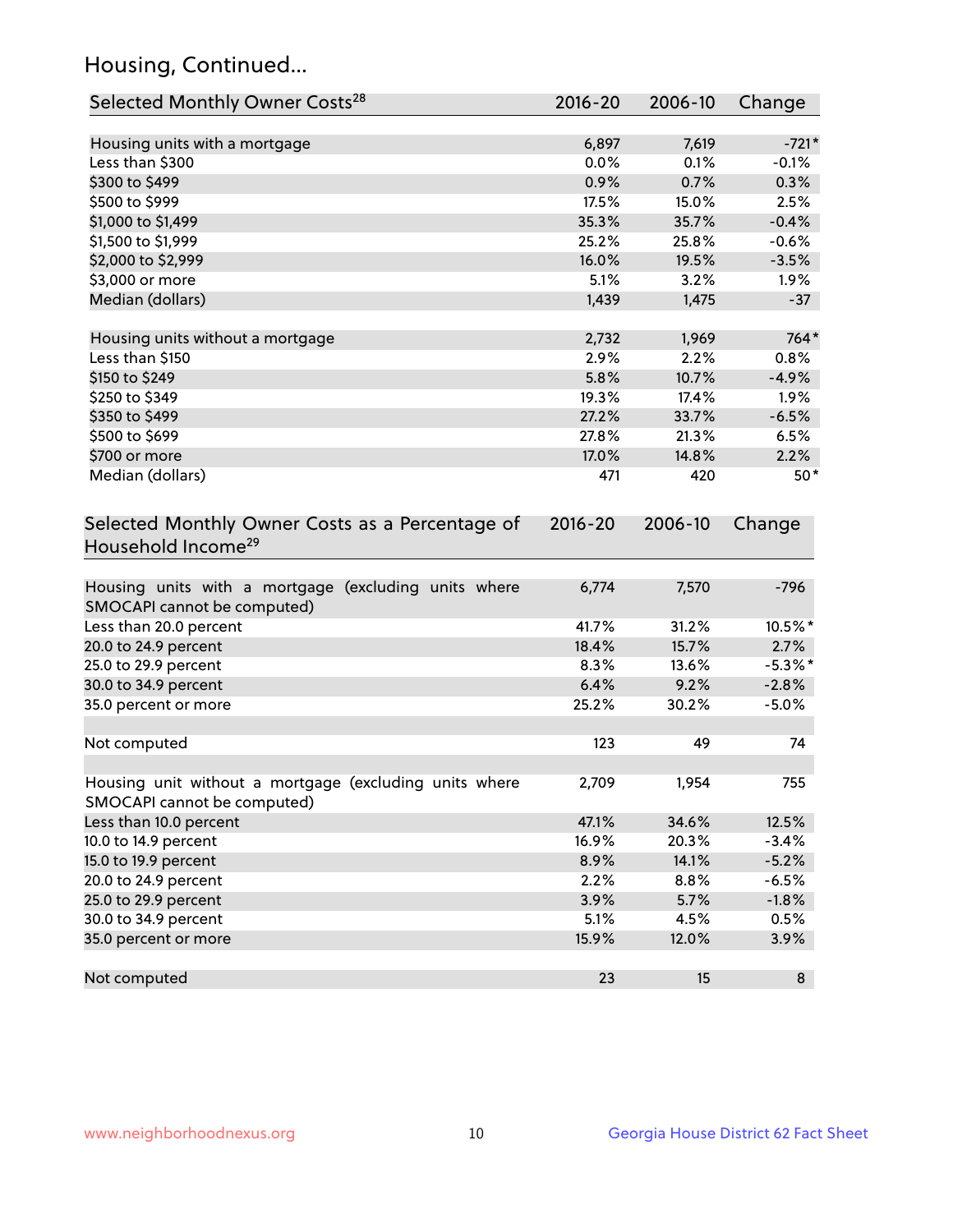## Housing, Continued...

| Gross Rent <sup>30</sup>   | $2016 - 20$ | 2006-10 | Change      |
|----------------------------|-------------|---------|-------------|
|                            |             |         |             |
| Occupied units paying rent | 14,250      | 11,553  | $2,697*$    |
| Less than \$200            | 2.0%        | 2.4%    | $-0.5%$     |
| \$200 to \$499             | 6.6%        | 14.0%   | $-7.4%$     |
| \$500 to \$749             | 11.6%       | 26.9%   | $-15.4\%$ * |
| \$750 to \$999             | 31.1%       | 33.6%   | $-2.5%$     |
| \$1,000 to \$1,499         | 36.2%       | 19.1%   | 17.1%*      |
| \$1,500 to \$1,999         | 10.5%       | 3.6%    | $6.9\%$ *   |
| \$2,000 or more            | 2.1%        | 0.3%    | $1.8\%$     |
| Median (dollars)           | 992         | 893     | $99*$       |
|                            |             |         |             |
| No rent paid               | 312         | 323     | $-11$       |

| Gross Rent as a Percentage of Household Income <sup>31</sup>                   | $2016 - 20$ | 2006-10 | Change  |
|--------------------------------------------------------------------------------|-------------|---------|---------|
|                                                                                |             |         |         |
| Occupied units paying rent (excluding units where GRAPI<br>cannot be computed) | 13,963      | 11,143  | 2,820*  |
| Less than 15.0 percent                                                         | $11.8\%$    | 7.3%    | 4.5%    |
| 15.0 to 19.9 percent                                                           | 9.4%        | 11.1%   | $-1.7%$ |
| 20.0 to 24.9 percent                                                           | $11.8\%$    | 9.5%    | 2.3%    |
| 25.0 to 29.9 percent                                                           | 10.6%       | 13.7%   | $-3.1%$ |
| 30.0 to 34.9 percent                                                           | $10.0\%$    | 9.1%    | 0.9%    |
| 35.0 percent or more                                                           | 46.3%       | 49.3%   | $-2.9%$ |
|                                                                                |             |         |         |
| Not computed                                                                   | 599         | 734     | $-134$  |

## Transportation

| Commuting to Work <sup>32</sup>           | 2016-20 | 2006-10 | Change     |
|-------------------------------------------|---------|---------|------------|
|                                           |         |         |            |
| Workers 16 years and over                 | 27,925  | 24,135  | 3,789*     |
| Car, truck, or van - drove alone          | 62.8%   | 62.3%   | 0.4%       |
| Car, truck, or van - carpooled            | 6.7%    | 14.3%   | $-7.6\%$ * |
| Public transportation (excluding taxicab) | 14.1%   | 16.3%   | $-2.2%$    |
| Walked                                    | 2.4%    | 1.9%    | 0.5%       |
| Other means                               | 3.8%    | $0.9\%$ | $2.8\%$ *  |
| Worked at home                            | 10.2%   | 4.2%    | $6.0\%$ *  |
|                                           |         |         |            |
| Mean travel time to work (minutes)        | 31.5    | 30.1    | $1.4*$     |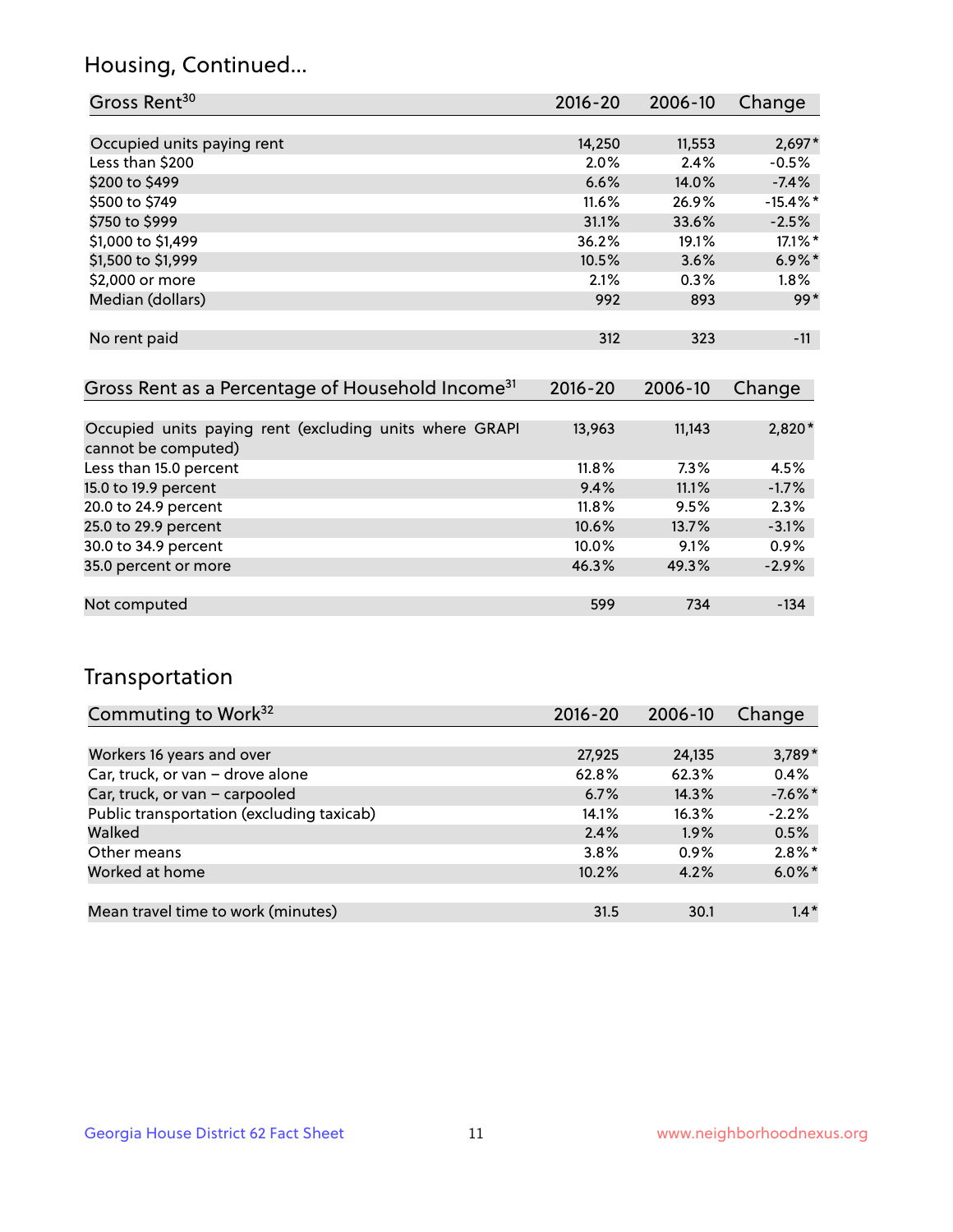## Transportation, Continued...

| Vehicles Available <sup>33</sup> | 2016-20 | 2006-10 | Change     |
|----------------------------------|---------|---------|------------|
|                                  |         |         |            |
| Occupied housing units           | 24.192  | 21.464  | $2,728*$   |
| No vehicles available            | 17.4%   | 21.0%   | $-3.6\%$ * |
| 1 vehicle available              | 47.4%   | 41.4%   | $6.1\%$ *  |
| 2 vehicles available             | 25.9%   | 27.4%   | $-1.5%$    |
| 3 or more vehicles available     | 9.3%    | 10.3%   | $-1.0%$    |

#### Health

| Health Insurance coverage <sup>34</sup>                 | 2016-20 |
|---------------------------------------------------------|---------|
|                                                         |         |
| Civilian Noninstitutionalized Population                | 56,470  |
| With health insurance coverage                          | 86.2%   |
| With private health insurance coverage                  | 56.8%   |
| With public health coverage                             | 36.8%   |
| No health insurance coverage                            | 13.8%   |
| Civilian Noninstitutionalized Population Under 19 years | 14,286  |
| No health insurance coverage                            | 5.0%    |
| Civilian Noninstitutionalized Population 19 to 64 years | 36,541  |
| In labor force:                                         | 29,771  |
| Employed:                                               | 27,733  |
| With health insurance coverage                          | 84.3%   |
| With private health insurance coverage                  | 74.6%   |
| With public coverage                                    | 12.6%   |
| No health insurance coverage                            | 15.7%   |
| Unemployed:                                             | 2,038   |
| With health insurance coverage                          | 59.8%   |
| With private health insurance coverage                  | 28.1%   |
| With public coverage                                    | 33.2%   |
| No health insurance coverage                            | 40.2%   |
| Not in labor force:                                     | 6,770   |
| With health insurance coverage                          | 72.7%   |
| With private health insurance coverage                  | 36.8%   |
| With public coverage                                    | 42.0%   |
| No health insurance coverage                            | 27.3%   |